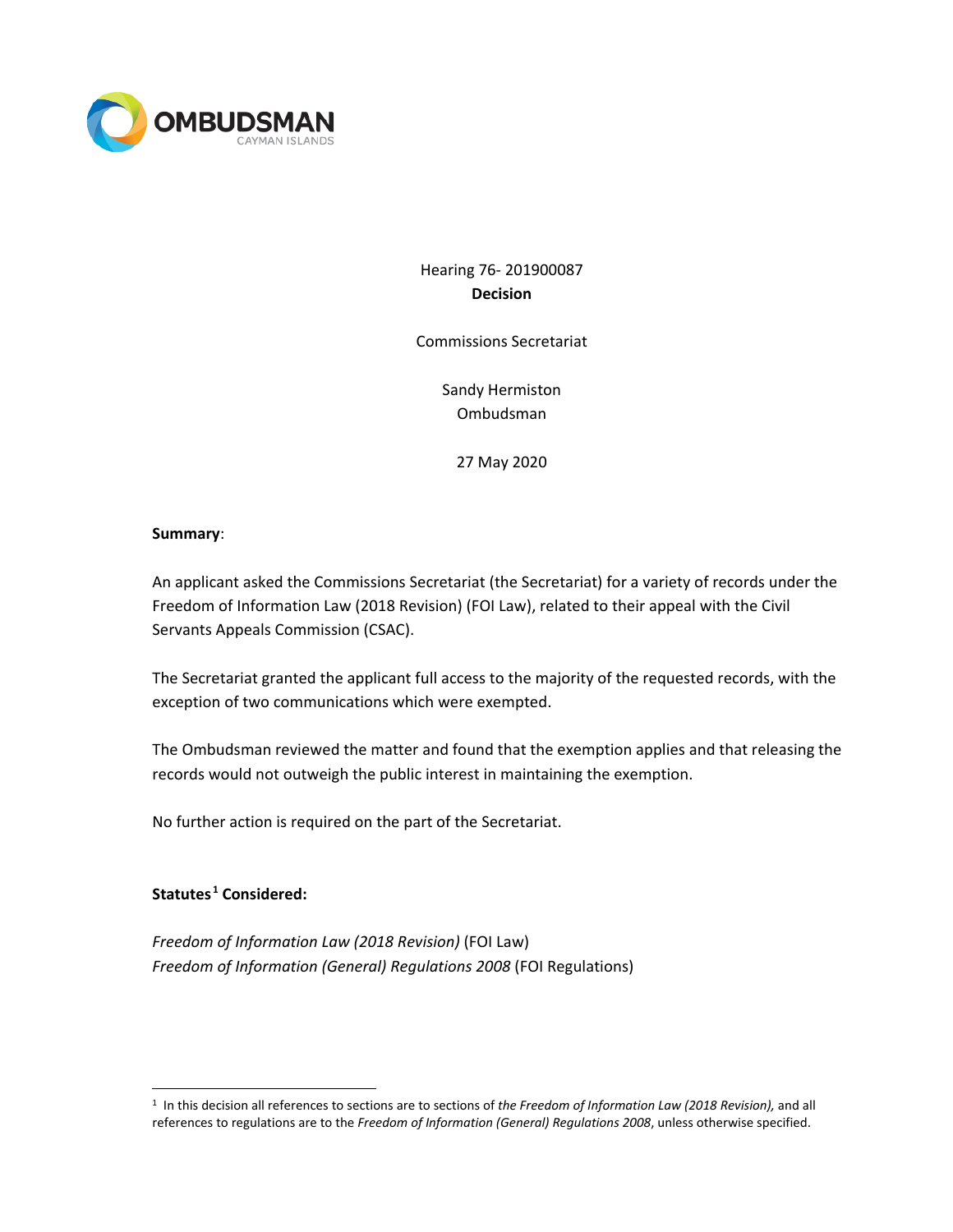### **Contents:**

## **A. INTRODUCTION**

- $[1]$  On the 21<sup>st</sup> of March 2019, the applicant made a request under the FOI Law for records related to their appeal with the CSAC from 2014 to present date, including correspondence between the CSAC and several government entities, among the members of the CSAC, as well as meeting minutes.
- [2] The Secretariat granted full access to a variety of records, but exempted two emails under section 20(1)(b) (free and frank deliberations) and (d) (prejudice to the effective conduct of public affairs).
- [3] During the FOI appeal process, the applicant felt that a number of additional records were still being withheld. However, the Secretariat provided a record of their search efforts, and this issue was not pursued further.

### **B. CONSIDERATION OF ISSUES**

- **a. Whether the requested records are exempt because their disclosure would, or would be likely to, inhibit the free and frank exchange of views for the purposes of deliberation, pursuant to section 20(1)(b). If so, whether disclosure would nevertheless be required in the public interest, under section section 26(1).**
- [4] The Secretariat explained that the request was granted in full except for the two exempt records which contained personal and individual views expressed by two members of the CSAC after an initial review of the appeal submission.
- [5] In regard to the emails in dispute, the Secretariat explained that they contained a free and frank preliminary dialogue between two members of the CSAC.

### [6] The Secretariat wrote,

*The records were exempted in accordance with s.20(1)(b) given that CSAC members must have the ability to have "…free and frank exchanges of views for the purposes*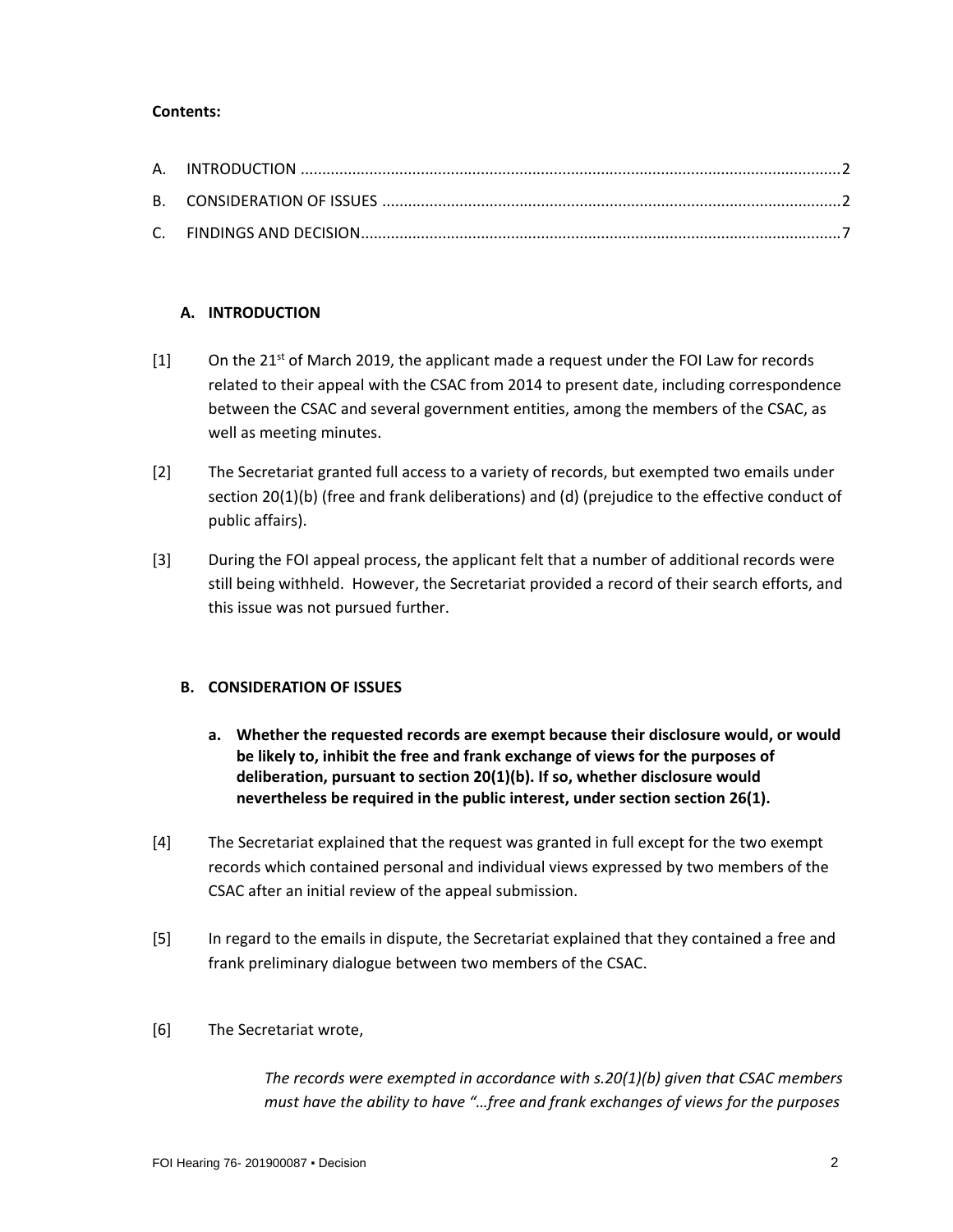*of deliberation…" in order to properly consider appeals at hand and for consensus to be reached. In addition, given that CSAC is a quasi-judicial body it is of the utmost importance that the deliberative process must remain intact so as not to impede or "…prejudice…the effective conduct of public affairs…" in accordance with s.20(1)(d).*

- [7] Under section 59 of the Public Service Management Law (2017 Revision) *"the role of the CSAC is to hear appeals from civil servants made under sections 33, 34 and 54 of the Law."*
- [8] The Secretariat pointed out that "*It is important to remember that in all cases the PSML places the onus of proof on the Appellant by requiring evidence to support the appeal…", and* explained that the CSAC does not engage in any form of dialogue with a public authority until they have officially accepted the appeal.
- [9] The Secretariat emphasized that;

*The exempt record has not been shared with any third parties and solely relates to the deliberative process of CSAC as a body. Given that the applicant's submission did not demonstrate any grounds on which his appeal could be accepted by the CSAC (in accordance with the Law), the appeal submission was not shared with [the] Chief Officer or any other person within the [Cayman Islands Government] (or outside of persons at the Commissions Secretariat responsible for the administrative processing of appeals).*

[10] Without providing supporting evidence the applicant expressed the view that,

*Besides the exempted record(s), I believe that there is more information than what they conveyed to us regarding my matter which includes but [is] not limited to their overall views and a change to their initial views if there is any, in the various stages of the appeal process of my matter.*

[11] Section 20(1)(b) of the FOI Law provides:

*…*

*20. (1) A record is exempt from disclosure if-*

 *(b) its disclosure would, or would be likely to, inhibit the free and frank exchange of views for the purposes of deliberation;* 

[12] The exemption in section 20(1)(b) has been considered in a number of previous hearing decisions. In particular, detailed guidance was provided by the former Information Commissioner in Hearing Decision 9-02210:

> *[39] … the exemption in section 20(1)(b)… intends to protect against disclosure which would result, with a certain degree of probability, in restraining the*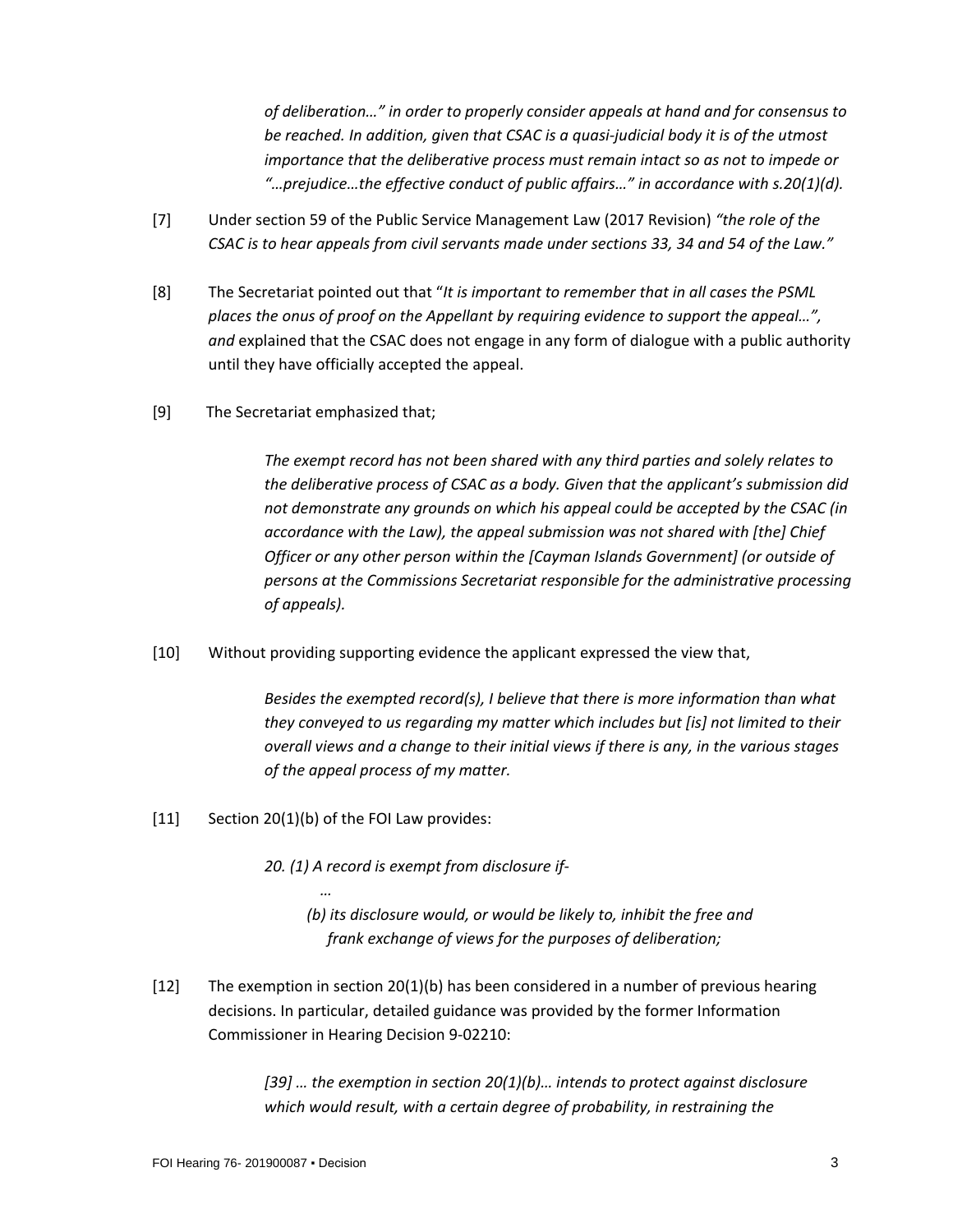*unimpeded, open and honest exchange of views expressed for the purpose of evaluating competing arguments or considerations with a view to making a decision of an issue before a public authority. [2](#page-3-0)*

[13] This was also emphasised in Decision 46;

*[97] The protection of a "safe space" for open, uninhibited discussions is equally important between public authorities as between public officers acting in their public capacity. Therefore, "free and frank" deliberations and comments can occur in meetings or communications between public authorities or officers as well as between individuals, and the exemption in section 20(1)(b) may apply to both. [3](#page-3-1)*

[14] For the exemption to apply, the disclosure "would, or would be likely to" inhibit the free and frank exchange of views for the purposes of deliberation". In **McIntyre** the UK Information Tribunal clarified, in relation to similar wording in the UK's Freedom of Information Act, 2000 (FOIA) that,

> *The words "would prejudice" have been interpreted by the Tribunal to mean that it*  is "more probable than not" that there will be prejudice to the specific interest set *out in the exemption and the words "would be likely to" have been interpreted to mean that there is a "real and significant risk of prejudice" to the interest in the exemption. [4](#page-3-2)*

[15] The former Information Commissioner also noted:

*It is important to note that the FOI Law clearly recognizes the legitimate need for public authorities to conduct candid and robust discussions, make hard choices, and conduct business in the secure knowledge that an exemption to disclosure is available where applicable. Section 20(1)(b) offers necessary and appropriate protection where public authorities legitimately require it. [5](#page-3-3)*

[16] The meaning of "likely" has been considered on a number of occasions, including by Munby J in **R (on the application of Lord) v Secretary of State for the Home Office:**

> *In my judgment "likely" … connotes a degree of probability where there is a very significant and weighty chance of prejudice to the identified public interests. The*

<span id="page-3-0"></span><sup>2</sup> Information Commissioner *Hearing Decision 9-02210 Cayman Islands National Insurance Company (CINICO)* 24 March 2011 para 39

<span id="page-3-1"></span><sup>3</sup> Information Commissioner Hearing Decision 46-00914 Ministry of Education, Employment and Gender Affairs 22 April 2016 para 97

<span id="page-3-2"></span><sup>4</sup> Information Tribunal (UK) *McIntyre v I.C.O & MoD*. EA 2007/2008 – paragraph 40; *Office of Government Commerce v Information Commissioner*, EA 2006/0068 & 0080, paragraphs 40 & 48

<span id="page-3-3"></span><sup>5</sup> Information Commissioner *Hearing Decision 28-02112 The Governor's Office* 5 March 2013 para 30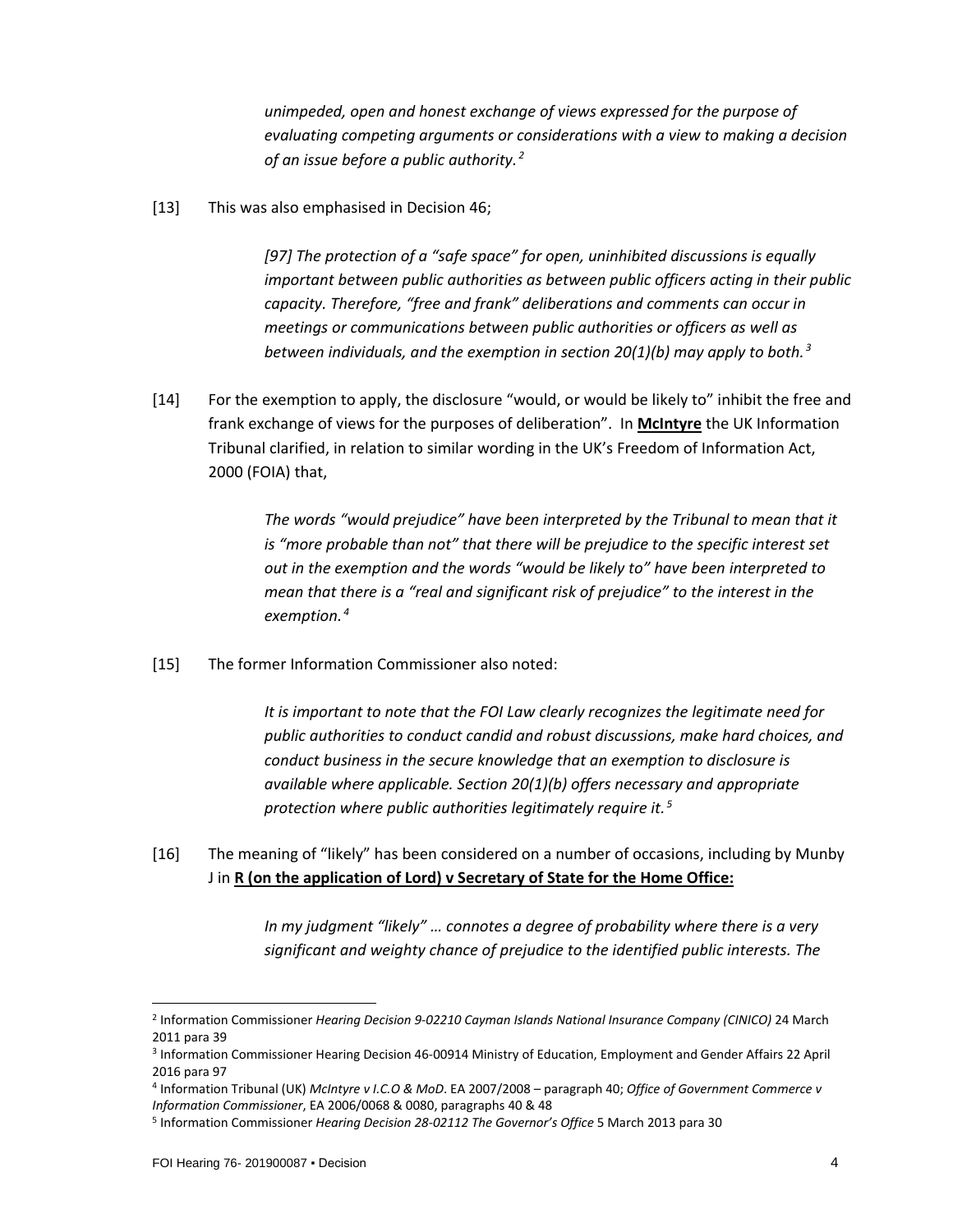*degree of risk must be such that there "may very well" be prejudice to those interests, even if the risk falls short of being more probable than not. [6](#page-4-0)*

This interpretation has been consistently relied on by the UK Information Commissioner and the UK Information Tribunal under the FOIA, and forms part of the guidance issued by the former.

[17] In Decision 28, the former Information Commissioner considered the following questions to determine whether the exemption in section 20(1)(b) applied:<sup>[7](#page-4-1)</sup>

## **i) Do the responsive records contain views freely and frankly expressed for the purposes of deliberation?**

The responsive records being considered in this Hearing form a part of the deliberations of the CSAC, and contain the views of two individuals, freely and frankly expressed for the purpose of obtaining additional details necessary for the formal meeting of the CSAC.

# **ii) What is the probability that disclosure of the redacted records would restrain the unimpeded, open and honest exchange of views?**

In my view there is a real and significant risk of prejudice that the disclosure of the responsive records would inhibit the free and frank exchange of views for the purposes of deliberation in the future, since future parties being asked to express their views may feel that no safe space exists in which they can articulate their opinions without public scrutiny.

## [18] **Consequently, the exemption in section 20(1)(b) applies to the responsive records.**

[19] Pursuant to section 26, this exemption is subject to a public interest test:

*26. (1) Notwithstanding that a matter falls within sections 18, 19 (1) (a) 20[1] (b), (c) and (d), 21, 22, 23 and 24, access shall be granted if such access would nevertheless be in the public interest.* 

## *(2) Public interest shall be defined in regulations made under this Law.*

- [20] I must now consider whether disclosure of the exempted records is nonetheless required in the public interest.
- [21] Regulation 2 defines the public interest as follows:

<span id="page-4-0"></span><sup>6</sup> *R (On the Application of Alan Lord) v The Secretary of State for the Home Department* [2003] EWHC 2073 (Admin) paras 96-100. Information Tribunal *John Connor Press Associates Ltd v Information Commissioner*

<span id="page-4-1"></span>EA/2005/0005 25 January 2006 para 15 7 *Hearing Decision 28-02112 op cit* paras 29-30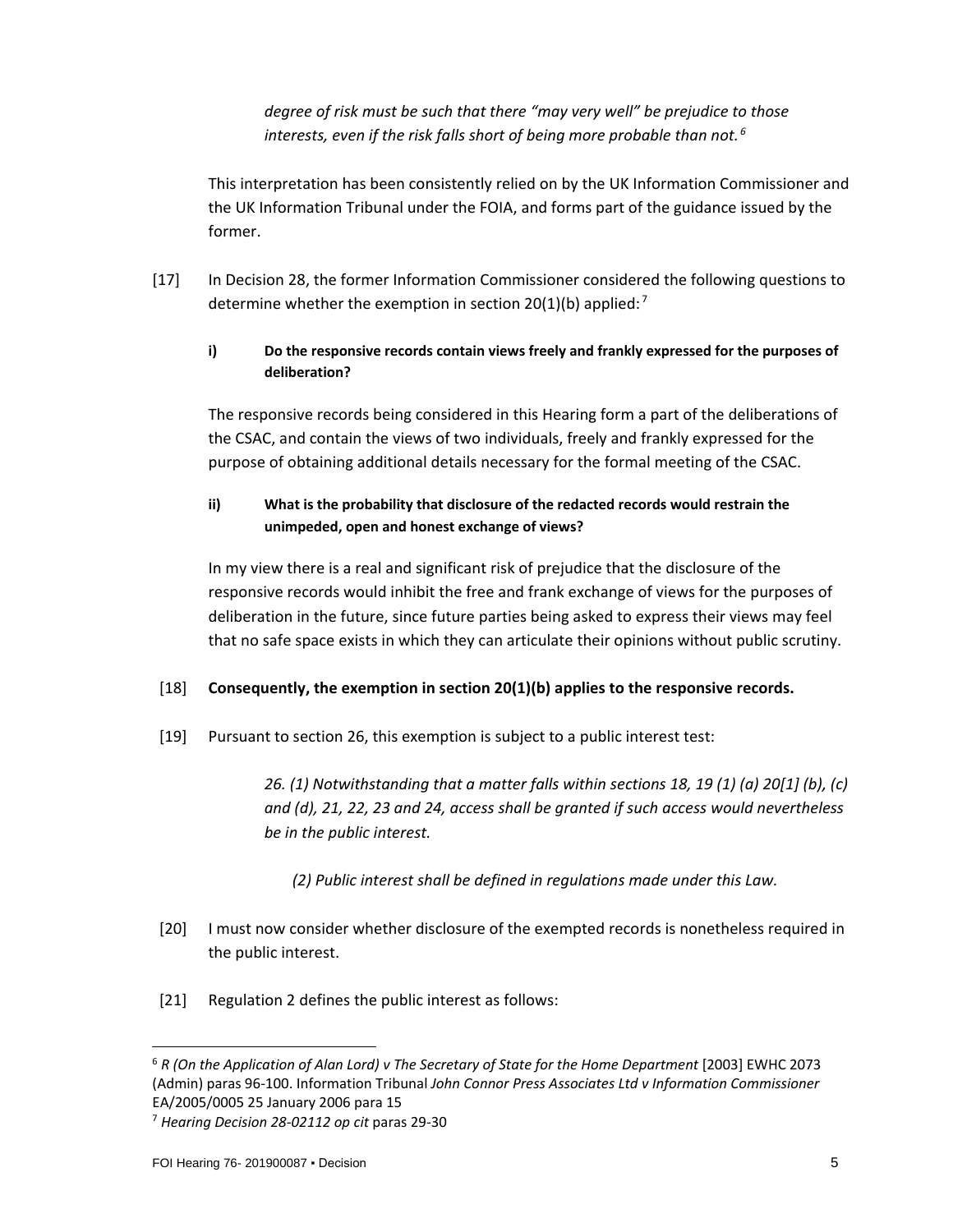*"public interest" means but is not limited to things that may or tend to-*

- *(a) promote greater public understanding of the processes or decisions of public authorities;*
- *(b) provide reasons for decisions taken by Government;*
- *(c) promote the accountability of and within Government;*
- *(d) promote accountability for public expenditure or the more effective use of public funds;*
- *(e) facilitate public participation in decision making by the Government;*
- *(f) improve the quality of services provided by Government and the responsiveness of Government to the needs of the public or of any section of the public;*
- *(h) deter or reveal wrongdoing or maladministration;*
- *(i) reveal information relating to the health and safety of the public, or the quality of the environment or heritage sites, or measures to protect any of those matters; or*
- *(j) reveal untrue, incomplete or misleading information or acts of a public authority.*
- [22] The exemptions in the FOI Law themselves represent important public interests. The exemption in section 20(1)(b) specifically protects the "safe space" needed for the free and frank expression of views in deliberations, which is an essential component of the decision making process of public authorities, in this instance of the CSAC. There is an important public interest in protecting the free and frank views of public officers taking part in deliberations from public scrutiny, in order not to inhibit the free and frank nature of future deliberations.
- [23] The applicant stated that he believes the disclosure of the responsive records would demonstrate whether or not his appeal was treated fairly by the CSAC.
- [24] Having read the responsive records I find that they would not provide any further insight with respect to whether the applicant was treated fairly in the decision made by the CSAC.
- [25] Additional factors in favour of disclosure are the promotion of greater public understanding of the processes and decisions of government, and the promotion of accountability of government. However, neither of these override the important principle of collective decision making by means of the maintenance of a safe space for free and frank deliberation represented by the exemption.
- [26] **In conclusion, the public interest in favour of disclosure, including those factors listed in regulation 2, do not override the important public interest represented by the exemption in section 20(1)(b).**
- [26] Since I have found that the exemption in 20(1)(b) applies, and it would not be in the public interest to disclose the records, I am not required to consider the exemption in section 20(1)(d).